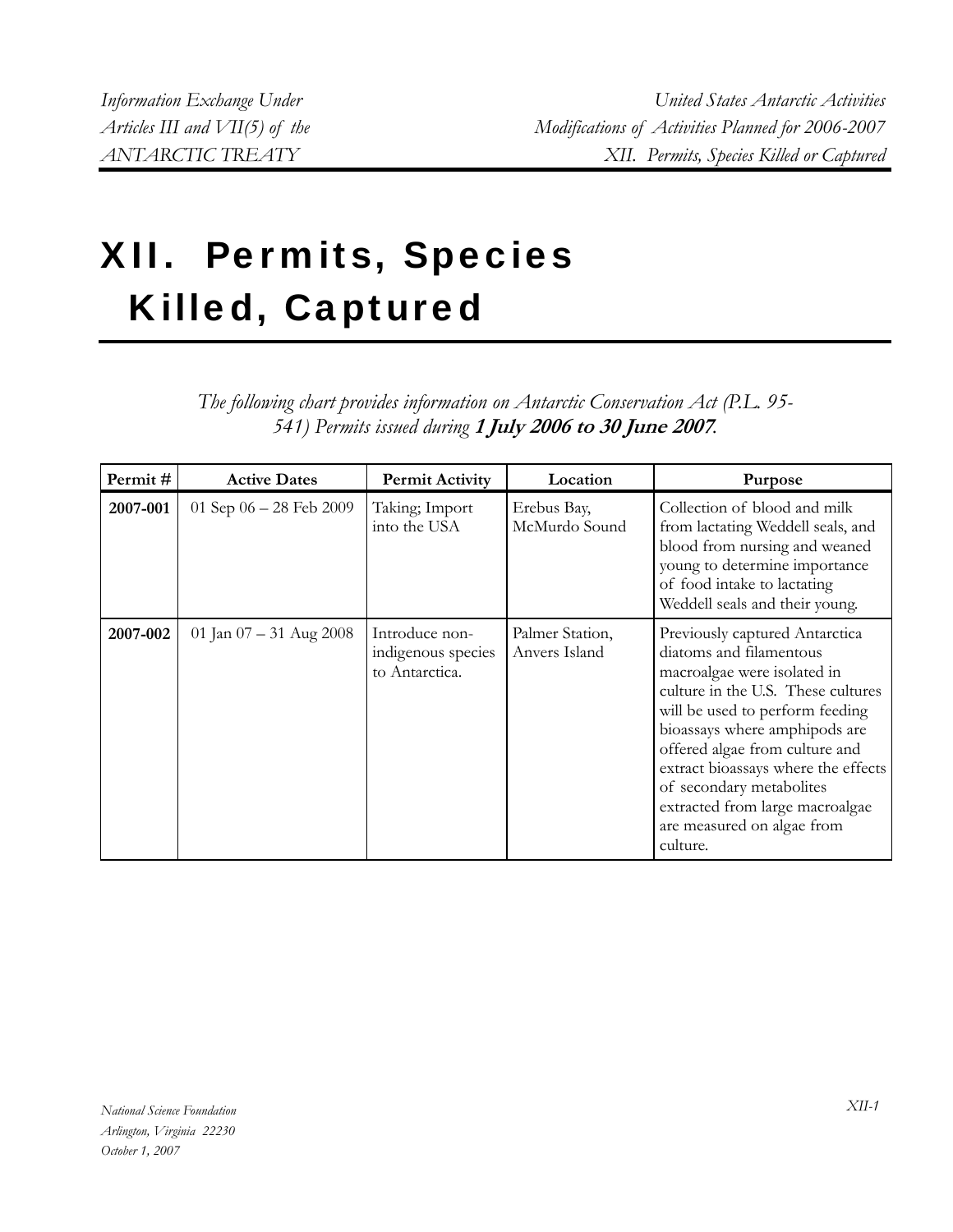| Permit#  | <b>Active Dates</b>       | <b>Permit Activity</b>                                        | Location                                                                                                          | Purpose                                                                                                                                                                                                                                                                                                                                                                                                                                                                        |
|----------|---------------------------|---------------------------------------------------------------|-------------------------------------------------------------------------------------------------------------------|--------------------------------------------------------------------------------------------------------------------------------------------------------------------------------------------------------------------------------------------------------------------------------------------------------------------------------------------------------------------------------------------------------------------------------------------------------------------------------|
| 2007-003 | 26 Dec 06 - 30 Apr 2011   | Taking; Import<br>into the USA;<br>Entry into ASPA            | Cape Shirreff<br>(ASPA 149),<br>Livingston Island,<br>Seal Island, and<br>King George Island                      | Pinniped and seabird studies<br>encompass census surveys,<br>attendance, diving, foraging, diet,<br>age determination, pathology and<br>long term monitoring (tagging) of<br>Antarctic Fur seals and Leopard<br>seals. An intermittent censuses of<br>all seabirds at Cape Shirreff will<br>be taken. A subset of Chinstrap<br>and Gentoo penguins will be<br>captured, banded, instrumented,<br>weighted, measured and stomachs<br>flushed to examine population<br>dynamics. |
| 2007-004 | 01 Oct 06 - 31 Dec 2006   | Introduce non-<br>indigenous species<br>to Antarctica         | McMurdo Station,<br>Ross Island                                                                                   | Introduce a species of New<br>Zealand fish to the frigid<br>Antarctic waters in the McMurdo<br>aquarium to assess the responses<br>of these fish using genomics<br>techniques, and the results<br>compared to those of Antarctic<br>species.                                                                                                                                                                                                                                   |
| 2007-005 | 01 Apr $07 - 31$ Jly 2007 | Take; Introduce<br>non-indigenous<br>species to<br>Antarctica | Western Bransfield<br>Strait (ASPA #152),<br>East Dallmann Bay,<br>$(ASPA \# 153)$                                | Introduce frozen fish bate from<br>Chile to capture Antarctic fish via<br>bottom trawling. Caught fish will<br>be transported to the Palmer<br>Station Lab to study the<br>physiology and biochemistry of<br>Antarctic fishes.                                                                                                                                                                                                                                                 |
| 2007-006 | 01 Sep 06 - 31 Jan 2009   | Taking; Entry into<br><b>ASPA</b>                             | McMurdo Sound,<br>Cape Crozier<br>(ASPA 124), Cape<br>Bird, Beufort Island<br>$(ASPA 105)$ and<br>Cape Washington | Collect up to 10 Adelie penguins,<br>80 Emperor adults and 20<br>Emperor chicks to investigate<br>diving physiology and heavier and<br>continue annual census.                                                                                                                                                                                                                                                                                                                 |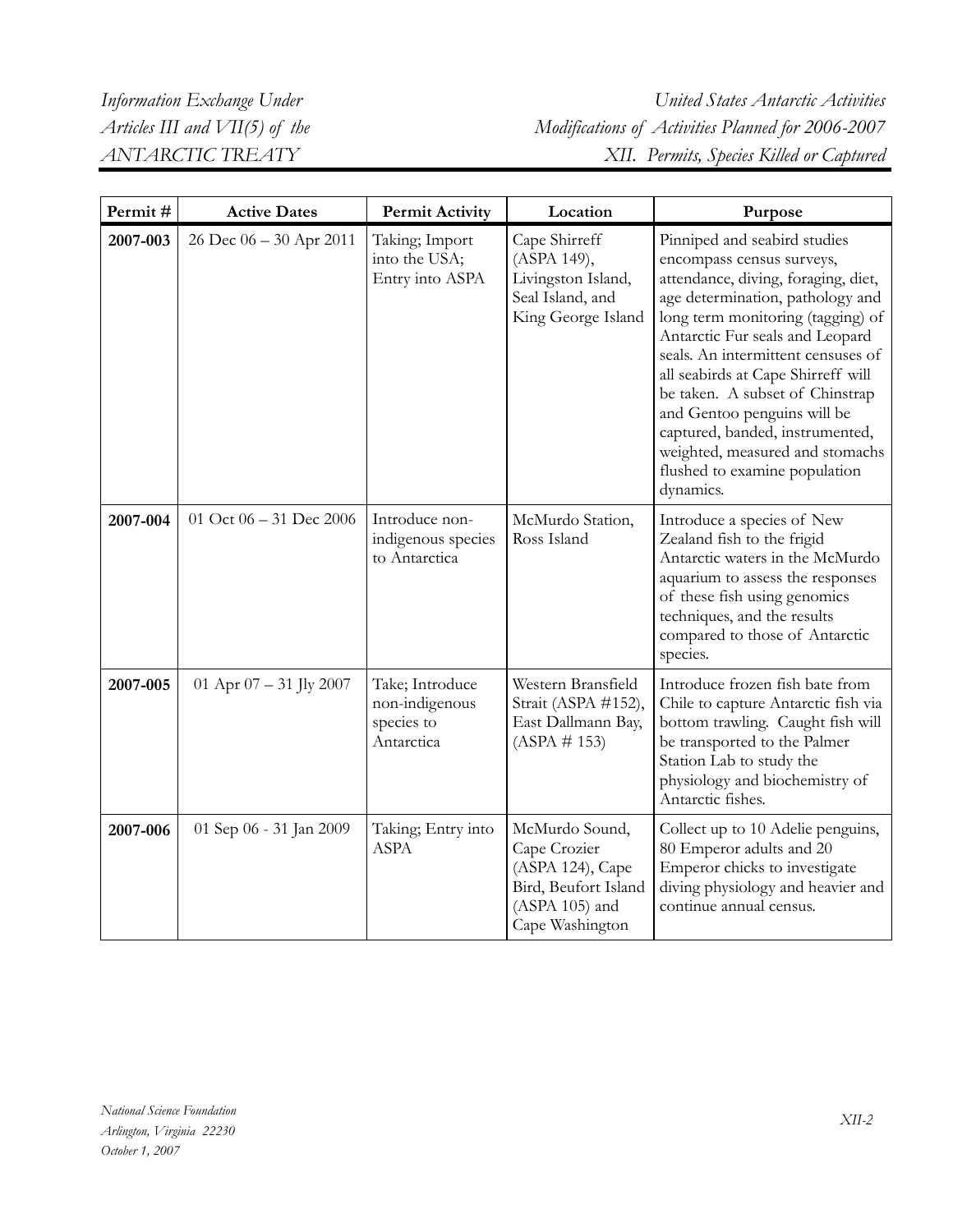*Information Exchange Under United States Antarctic Activities Articles III and VII(5) of the Modifications of Activities Planned for 2006-2007 ANTARCTIC TREATY XII. Permits, Species Killed or Captured* 

| Permit#  | <b>Active Dates</b>       | <b>Permit Activity</b>                                | Location                                                                              | Purpose                                                                                                                                                                                                                                                                                                                    |
|----------|---------------------------|-------------------------------------------------------|---------------------------------------------------------------------------------------|----------------------------------------------------------------------------------------------------------------------------------------------------------------------------------------------------------------------------------------------------------------------------------------------------------------------------|
| 2007-007 | 01 Oct 06 - 28 Feb 2008   | Take; Import into<br>the USA                          | McMurdo Sound                                                                         | Capture up to 96 Weddell seals<br>for measurements, ultrasound of<br>blubber thickness, collection of<br>blood and tissue samples and<br>Aliquots. Data collected is used<br>to investigate the small-scale,<br>immediate and obvious effects of<br>aging on the diving and exercise<br>capability of adult Weddell seals. |
| 2007-008 | 20 Oct 06 - 31 Jan 2007   | Introduce non-<br>indigenous species<br>to Antarctica | Ross Sea (onboard<br>$R/V$ N.B. Palmer)                                               | Use of previously collected<br>Antarctic phytoplankton<br>(Phaeocystis Antarctica, Pseudo-<br>nitzschia sp., and Fragilariopsis<br>cylindrus) for experiments onboard<br>ship as there may not be sufficient<br>time to collect phytoplankton<br>samples while at sea.                                                     |
| 2007-009 | 20 Dec 06 - 28 Feb 2007   | Entry into ASPA                                       | New College Valley,<br>Cape Bird (ASPA<br>116)                                        | Enter the site to look for ancient<br>seal remains and collecting seal<br>hair/skin and penguin bones to<br>help understand the past<br>relationship between southern<br>elephant seals and Adelie<br>penguins.                                                                                                            |
| 2007-010 | 01 Sep $06 - 30$ Sep 2009 | Take; Entry to<br><b>ASPA</b>                         | Cape Evans (ASPA<br>#155); Backdoor<br>Bay (ASPA #157);<br>Hut Point (ASPA<br>$\#158$ | Collect small samples of wood,<br>soil and organic materials to<br>identify microbes that may cause<br>degradation to woods in the<br>historic huts of the Ross Sea and<br>Antarctic Peninsula.                                                                                                                            |